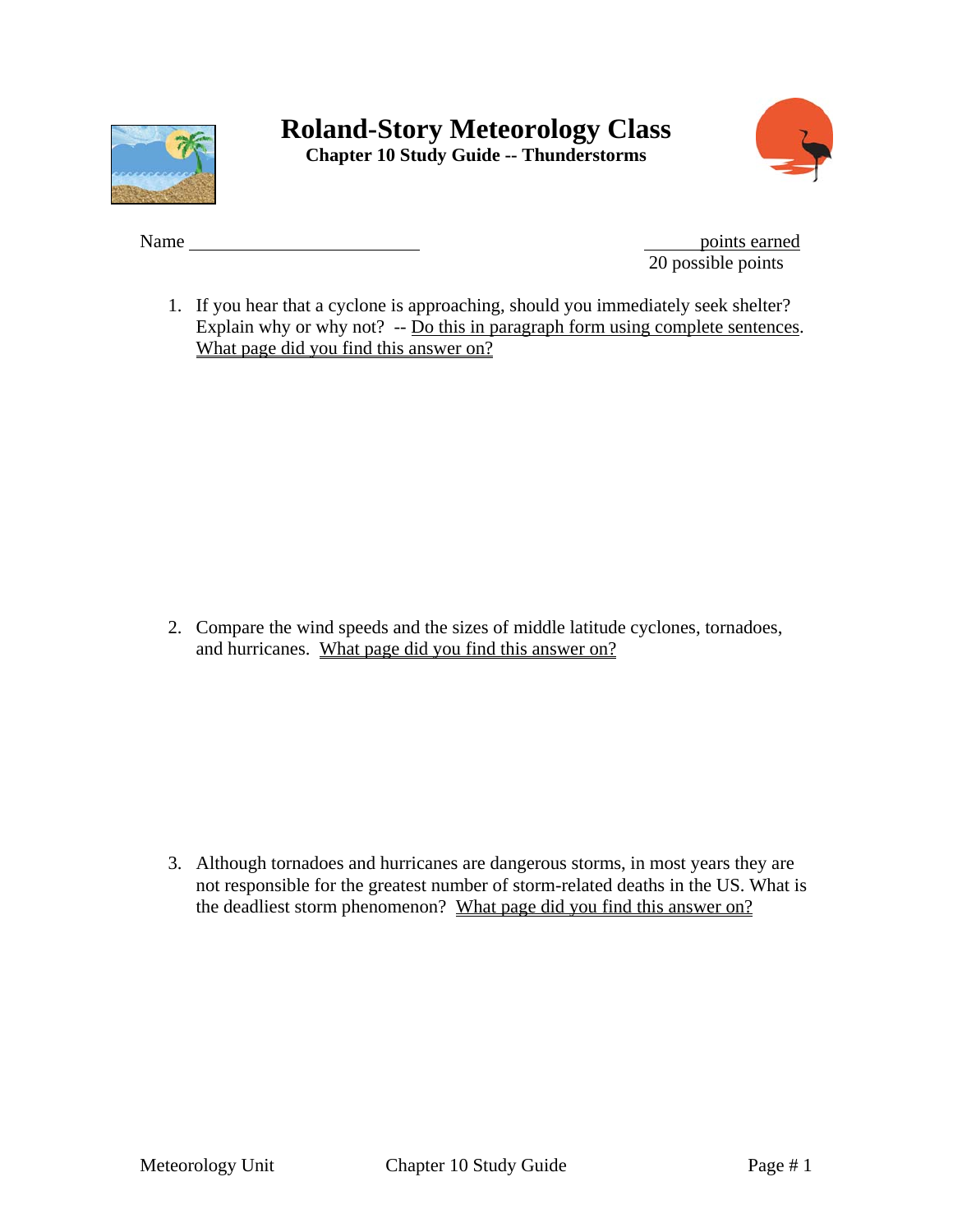4. What are the primary requirements for the formation of thunderstorms? What page did you find this answer on?

5. Where would you expect thunderstorms to be most common on earth? In the United States? What page did you find this answer on?

6. During what season and at what time of day is air-mass thunderstorm activity greatest? Why? What page did you find this answer on?

7. Describe how downdrafts in a severe thunderstorm act to maintain updrafts? What is a gust front? What page did you find this answer on?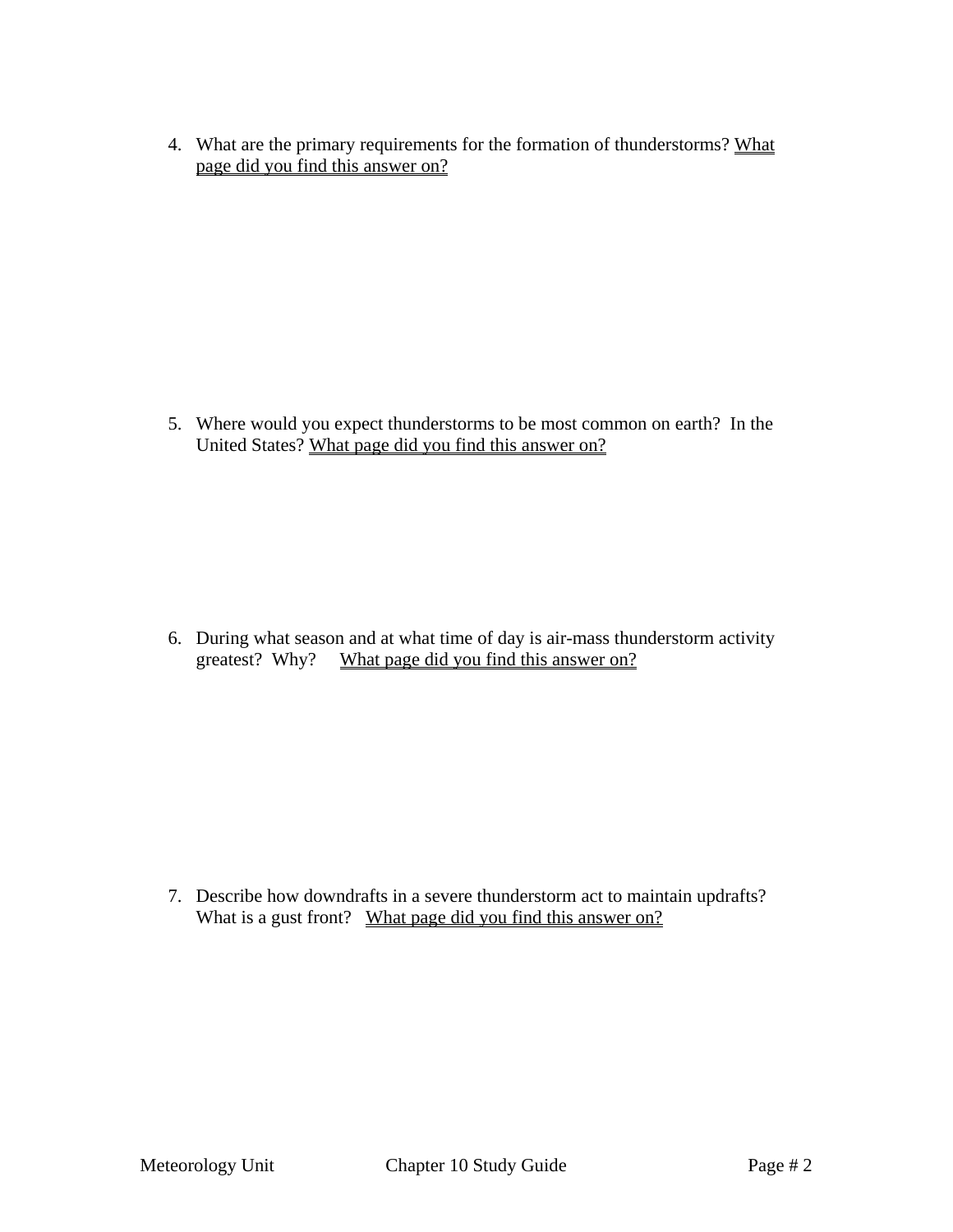8. How is thunder produced? What page did you find this answer on?

9. Which is more common, sheet lightning or cloud to ground lightning? What page did you find this answer on?

10. What is heat lightning? What page did you find this answer on?

11. Why do tornadoes have such high wind speeds? What page did you find this answer on?